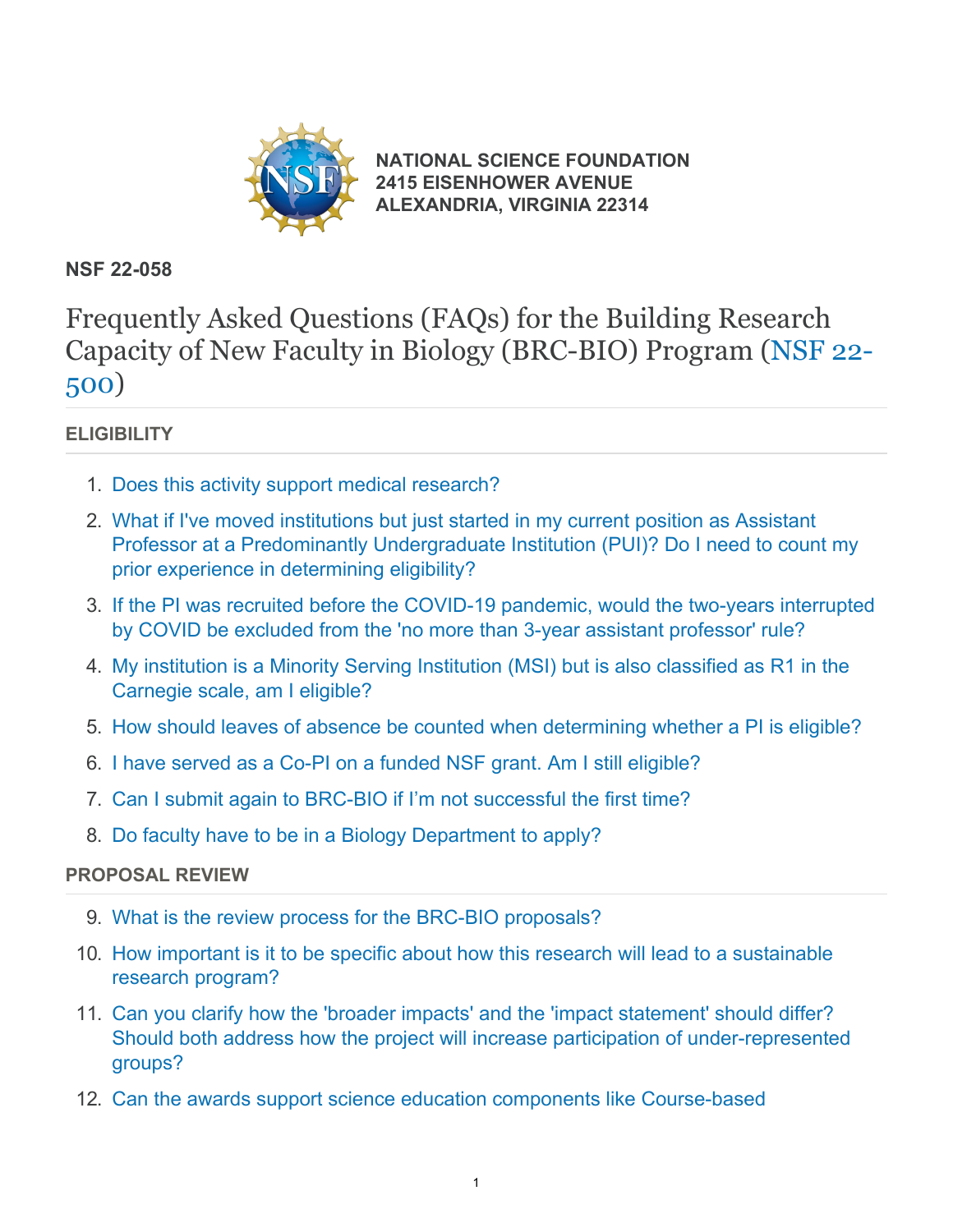### [Undergraduate Research Experience \(CURE\) labs?](#page-3-1)

#### **COLLABORATIONS**

13. [Must collaborators and Co-PIs be at the Assistant Professor level for less than 3 years?](#page-3-2)

#### **BUDGET**

- 14. [Can I budget for student support, including Research Experiences for Undergraduates](#page-3-3) [\(REU\)?](#page-3-3)
- 15. [My institution has limited institutional staff to support grant administration. Can the BRC-](#page-4-0)[BIO proposal include support for my institution's Sponsored Research Officer \(SRO\)?](#page-4-0)
- 16. [Does the total budget limit of \\$450K + \\$50K for equipment include the indirect costs?](#page-4-1)
- 17. [Can postdocs hired under this initiative teach classes at the institution as well as](#page-4-2) [support the research?](#page-4-2)

#### <span id="page-1-0"></span>**ELIGIBILITY**

1. **Does this activity support medical research?**

Research that falls within the purview of one or more of the following divisions is appropriate: Division of Biological Infrastructure, Division of Environmental Biology, Division of Molecular and Cellular Biosciences, and Division of Integrative Organismal Systems. As indicated in the NSF Proposal & Award Policies & Procedures Guide [\(PAPPG](https://www.nsf.gov/publications/pub_summ.jsp?ods_key=pappg)), biological research on mechanisms of disease in humans, including on the etiology, diagnosis, or treatment of disease or disorder, is normally not supported. Biological research to develop animal models of such conditions, or the development or testing of procedures for their treatment, also are not normally eligible for support. Contact [BRC-BIO@nsf.gov](mailto:BRC-BIO@nsf.gov) if you have questions about a specific research idea.

<span id="page-1-1"></span>2. **What if I've moved institutions but just started in my current position as Assistant Professor at a Predominantly Undergraduate Institution (PUI)? Do I need to count my prior experience in determining eligibility?**

No, if you are at the Assistant Professor rank (or equivalent) at an eligible institution (see solicitation for eligibility) with service at that rank for no more than 3 years by the proposal submission date then you are eligible.

3. **If the PI was recruited before the COVID-19 pandemic, would the two-years interrupted by COVID be excluded from the 'no more than 3-year assistant**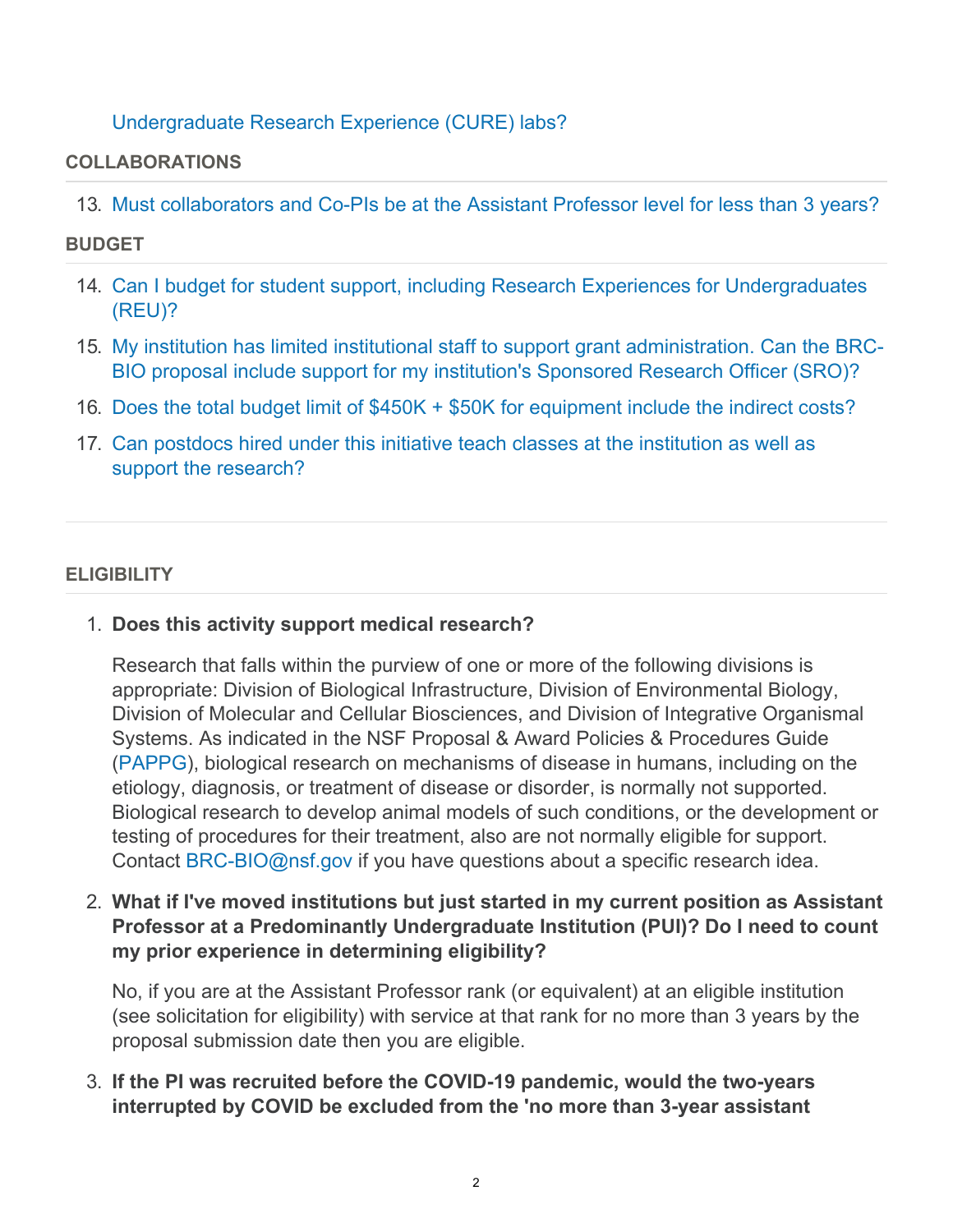### <span id="page-2-0"></span>**professor' rule?**

This solicitation was written with the COVID context in mind. Hence, no further accommodations will be made on this basis.

<span id="page-2-1"></span>□ My institution is a Minority Serving Institution (MSI) but is also classified as R1 in<sup>1</sup> **the Carnegie scale, am I eligible?**

No, this opportunity is focused on building research capacity at PUIs and MSIs WKDWDUH $\Box$ RWDPRWKH **bUh]cbiig a cgh fYgYUfW\!]bhYbg]jY']bgh]hi h]cbg**, and other institutions that are classified as R2, D/PU, or M1-3 (see Carnegie Classification of Institutions of Higher Education [http://carnegieclassifications.iu.edu/\)](https://www.nsf.gov/cgi-bin/goodbye?http://carnegieclassifications.iu.edu/)

# <span id="page-2-2"></span>□ How should leaves of absence be counted when determining whether a PI is<sup>1</sup> **eligible?**

Official leaves of absence (for illness, family, etc.) may be subtracted from the total time in your position and must be certified by your department chair/head.

# <span id="page-2-3"></span>□ I have served as a Co-PI on a funded NSF grant. Am I still eligible?

Yes. There are no restrictions related to prior federal funding.

# <span id="page-2-4"></span>**Can I submit again to BRC-BIO if I'm not successful the first time?**

Yes, as long as you continue to meet the eligibility requirements.

### <span id="page-2-5"></span>8. **Do faculty have to be in a Biology Department to apply?**

No, but the project must be focused on research questions appropriate for review in one or more divisions in the Directorate for Biological Sciences.

#### <span id="page-2-6"></span>**PROPOSAL REVIEW**

### 9. **What is the review process for the BRC-BIO proposals?**

They will be reviewed in interdisciplinary panels specific to the BRC-BIO program. See Section VI of the program solicitation for additional information about NSF proposal processing and review procedures.

### <span id="page-2-7"></span>10. **How important is it to be specific about how this research will lead to a sustainable research program?**

The goal of this program is to tap the wealth of expertise and opportunities at PUIs and MSIs by supporting new faculty through enhancing their research capacity and building independent research programs. Proposals should articulate research plans that will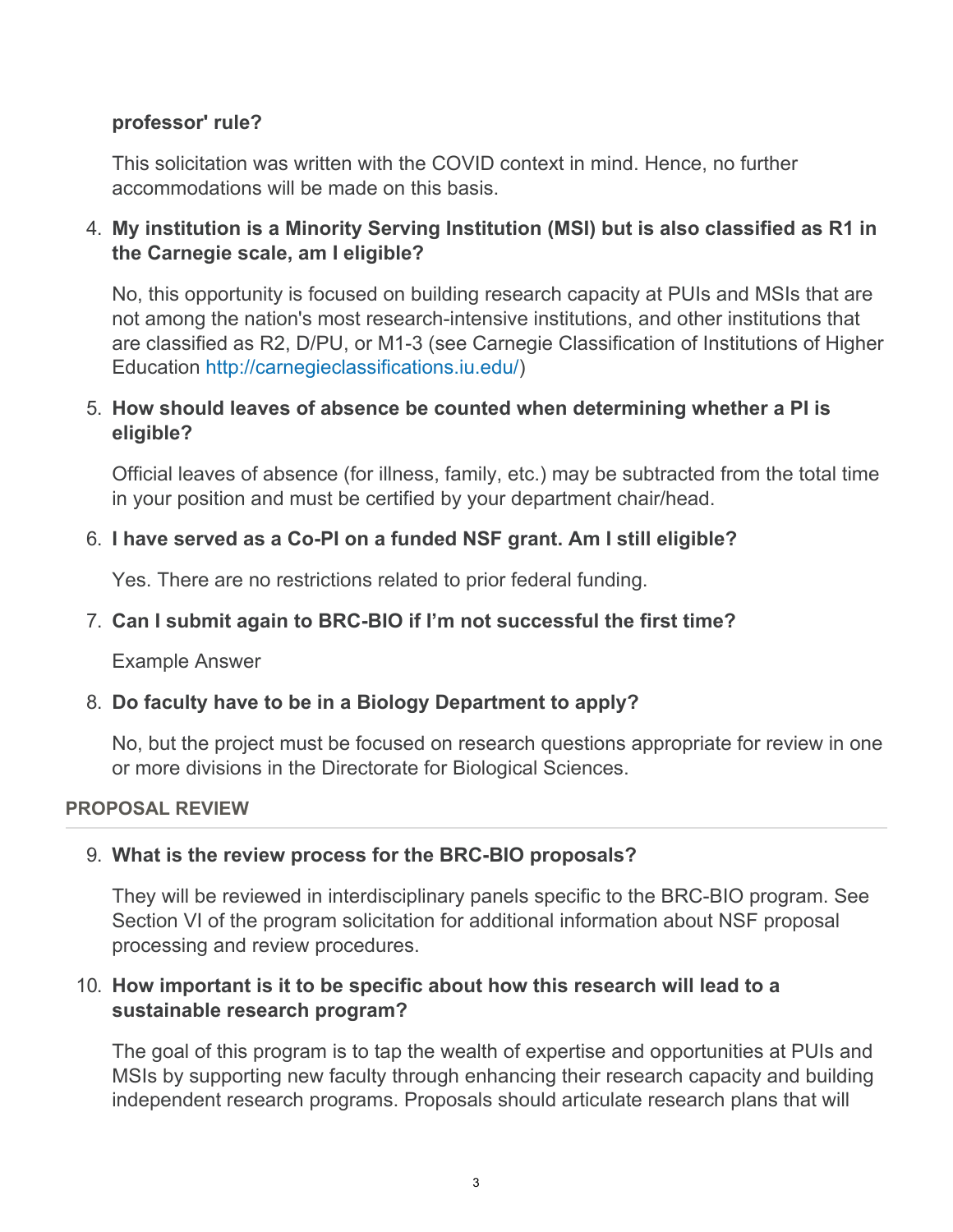enable the PI to build and maintain an active research program, and the Impact Statement should detail how the plan will positively impact the PI's research capacity, career, and influence on undergraduate research experiences.

<span id="page-3-0"></span>11. **Can you clarify how the 'broader impacts' and the 'impact statement' should differ? Should both address how the project will increase participation of underrepresented groups?**

The Broader Impacts section of any NSF proposal should articulate the broader impacts of the project, including societal impacts of the proposed research and any broader impact activities proposed, including their justification. The BRC-BIO Impact Statement should articulate the impact of the proposed project on the PI's career development and research capacity, as well as the institutional impact on undergraduate research experiences, such as expectations for retention and diversification of STEM majors, and/or preparation of students for advanced degree programs.

### <span id="page-3-1"></span>12. **Can the awards support science education components like Course-based Undergraduate Research Experience (CURE) labs?**

The Intellectual Merit section of the Project Description should include a research plan that focuses on topics relevant to one or more of the divisions in the Directorate for Biological Sciences. However, the Broader Impacts section could include other related activities like science education research or CUREs.

### **COLLABORATIONS**

### <span id="page-3-2"></span>13. **Must collaborators and Co-PIs be at the Assistant Professor level for less than 3 years?**

No, collaborators can be at any faculty rank and at other institutions, regardless of Carnegie Classification. Collaborators can also be at a foreign institution. However, as specified in PAPPG Chapter I.E.6, funding is rarely provided for a foreign individual or organization's involvement.

#### **BUDGET**

### <span id="page-3-3"></span>14. **Can I budget for student support, including Research Experiences for Undergraduates (REU)?**

Yes, you can support students at any level. Anything you would normally budget in an NSF BIO Core Program submission can be budgeted in a BRC-BIO project.

### 15. **My institution has limited institutional staff to support grant administration. Can the BRC-BIO proposal include support for my institution's Sponsored Research**